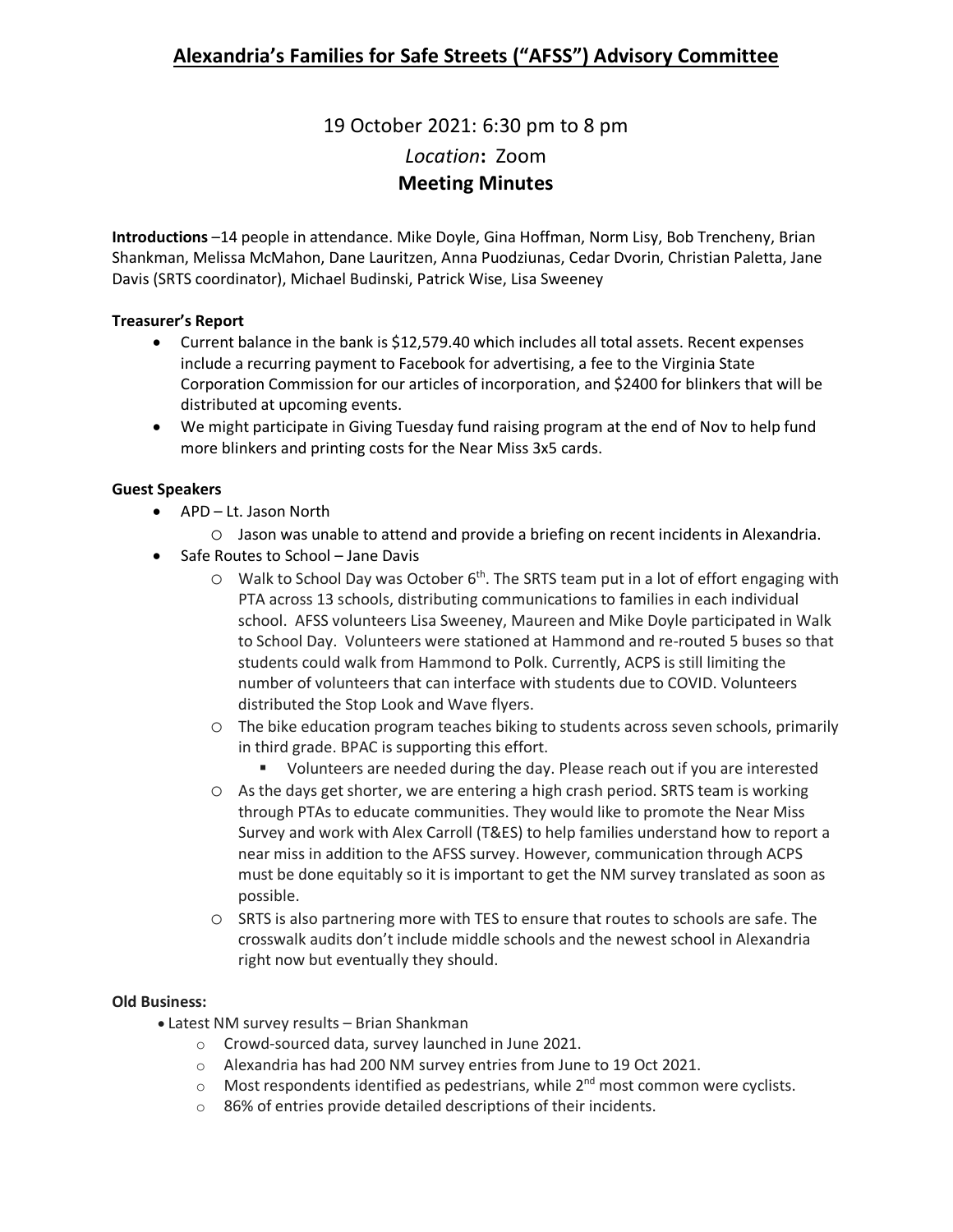# **Alexandria's Families for Safe Streets ("AFSS") Advisory Committee**

- $\circ$  The three most significant ways respondents have heard of the NM survey are: outreach from AFSS members, Nextdoor, and local news and media.
- $\circ$  Regarding circumstances of the NM incidents in Alexandria, crosswalks, traffic lights, and stop signs were the top three locations.
- $\circ$  An overwhelming majority of near miss reports indicated a failure to yield to peds.
- $\circ$  Excellent questions and discussions with Anna, Christian, Patrick & Michael Budinski







# **Near Miss Data by Day of Week**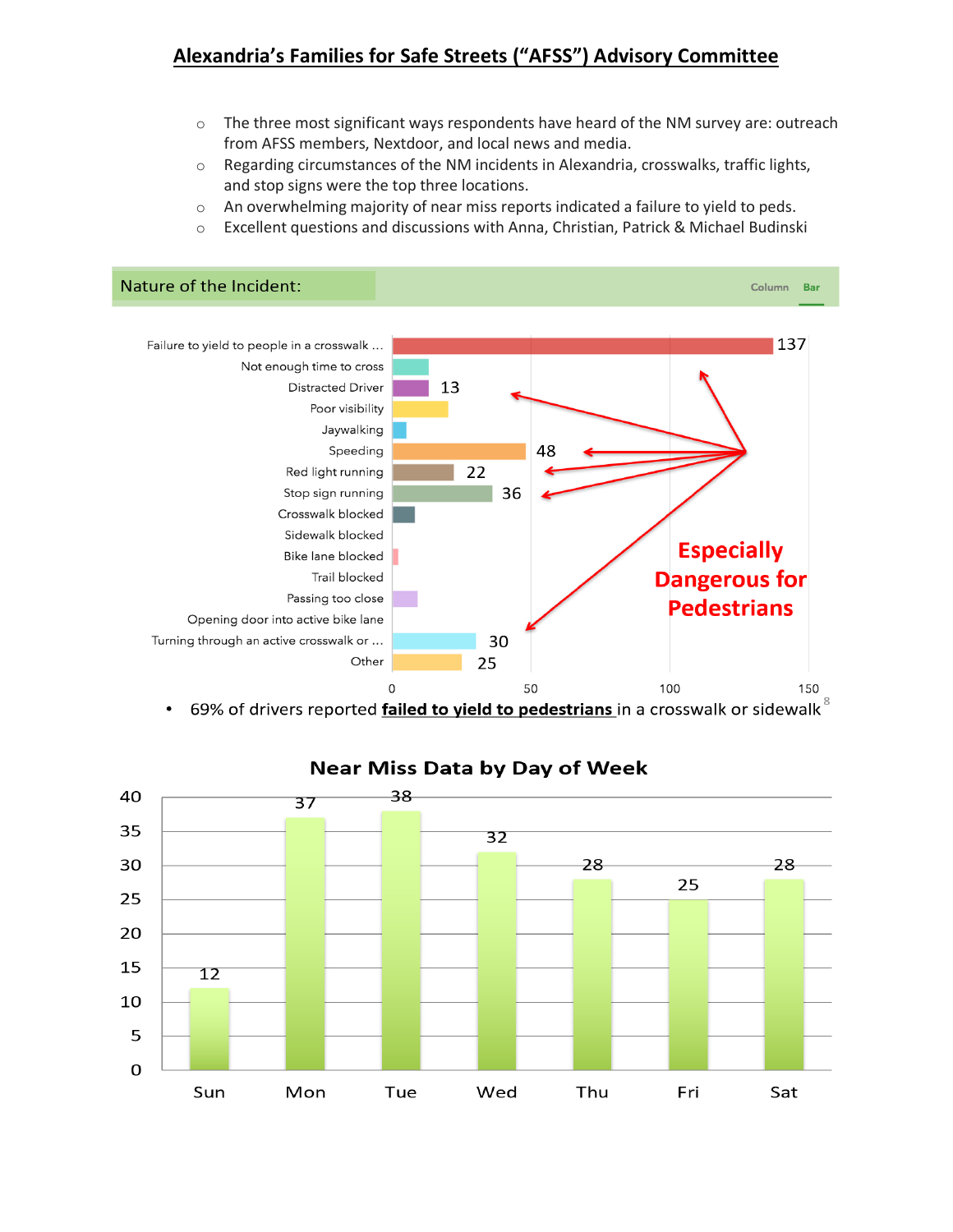

# Time of Day of Incident (Alexandria)

#### Overall, majority of incidents occur during rush hour periods in all jurisdictions. Potential increases in the Fall/Winter plus Standard Time (Nov. 7, 2021).

- U.S. Congressional Zero Traffic Deaths resolution
	- o There is a movement to implement a national **zero traffic fatalities** resolution in Congress. This was started by the National Families for Safe Streets organization and other interested organizations. The appeal is to try to get your local congressional representatives to support it. **AFSS has approached Senator Warner, Senator Kaine, and Representative Beyer. All three have co-sponsored the resolution.**
- Update on General Assembly 2022 Traffic Reg Advocacy priorities for advocacy:
	- **EXECONTRET** Contributory negligence
	- Automatic speed enforcement
	- **Encourage a statewide vision zero plan.**
- TPB Grant Application update
	- o **Thanks to APD for being the lead sponsor** on a \$60k grant application through MWCOG. If AFSS wins the grant the funds would go directly to MWCOG hired consultants, we never actually touch the funds. The grant would be used to develop correlations analytics on the near miss survey compared to TREDS plus improve accessibility of the survey through translation. Alexandria City's T&ES also wrote a letter of support for the grant application and then City Council approved the grant application. AFSS received letters of support from Fairfax (Lee District Supervisor and the Chairman of the Board of Supervisors). Arlington did not sponsor the NM grant application.

### **New Business:**

- AFSS street safety fall outreach campaign
	- o **AFSS needs volunteers** to promote AFSS at upcoming Farmers' Markets:
		- Del Ray Farmers Market Oct 30th **need 2 volunteers to help staff table**
		- $\blacksquare$  Old Town Farmers Market Nov 6<sup>th</sup> need 1 volunteer to help staff table
		- West End Farmers Market Nov 14<sup>th</sup> **need 2 volunteers to help staff table**
		- Arlandria Farmers Market TBD **need 2 volunteers to help staff table**